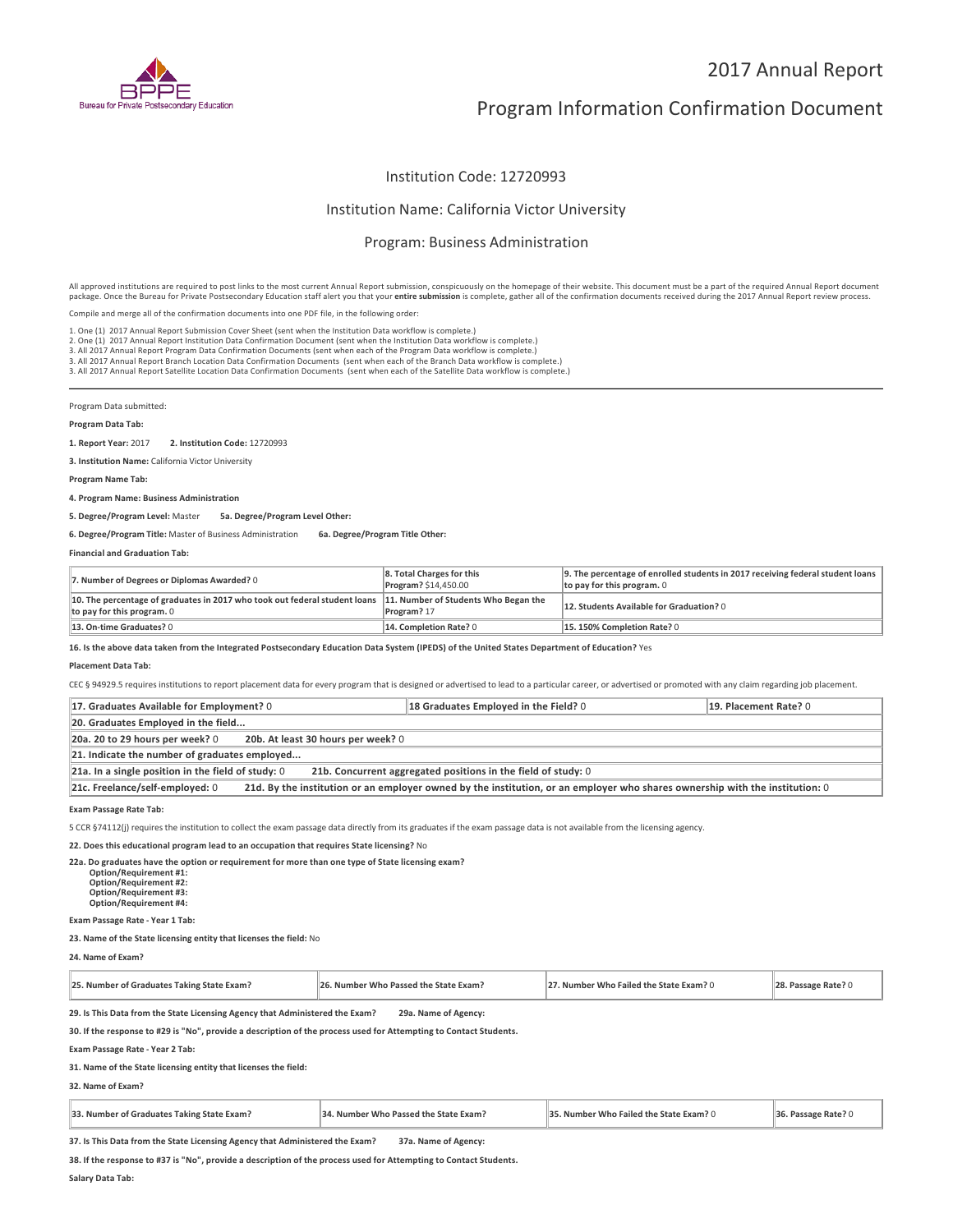CEC §94910(d) and 94929.5(a)(3) require the reporting of salary and wage information in increments of \$5,000.00 for graduates employed in the field of study.

## **39. Graduates Available for Employment?** 0 **40. Graduates Employed in the Field of Study?** <sup>0</sup>

# **41. Graduates Employed in the Field of Study reported receiving the following salary or wage:**

| $ 50 - 55,000:0 $      | \$5,001 - \$10,000: 0  | \$10,001 - \$15,000: 0 | $ \$15,001 - \$20,000:0$ |
|------------------------|------------------------|------------------------|--------------------------|
| \$20,001 - \$25,000: 0 | \$25,001 - \$30,000: 0 | \$30,001 - \$35,000: 0 | $ \$35,001 - $40,000:0$  |
| \$40,001 - \$45,000: 0 | \$45,001 - \$50,000: 0 | \$50,001 - \$55,000: 0 | $$55,001 - $60,000:0$    |
| \$60,001 - \$65,000: 0 | \$65,001 - \$70,000: 0 | \$70,001 - \$75,000: 0 | $$75,001 - $80,000:0$    |
| \$80,001 - \$85,000: 0 | \$85,001 - \$90,000: 0 | \$90,001 - \$95,000: 0 | \$95,001 - \$100,000: 0  |
| Over \$100.001: 0      |                        |                        |                          |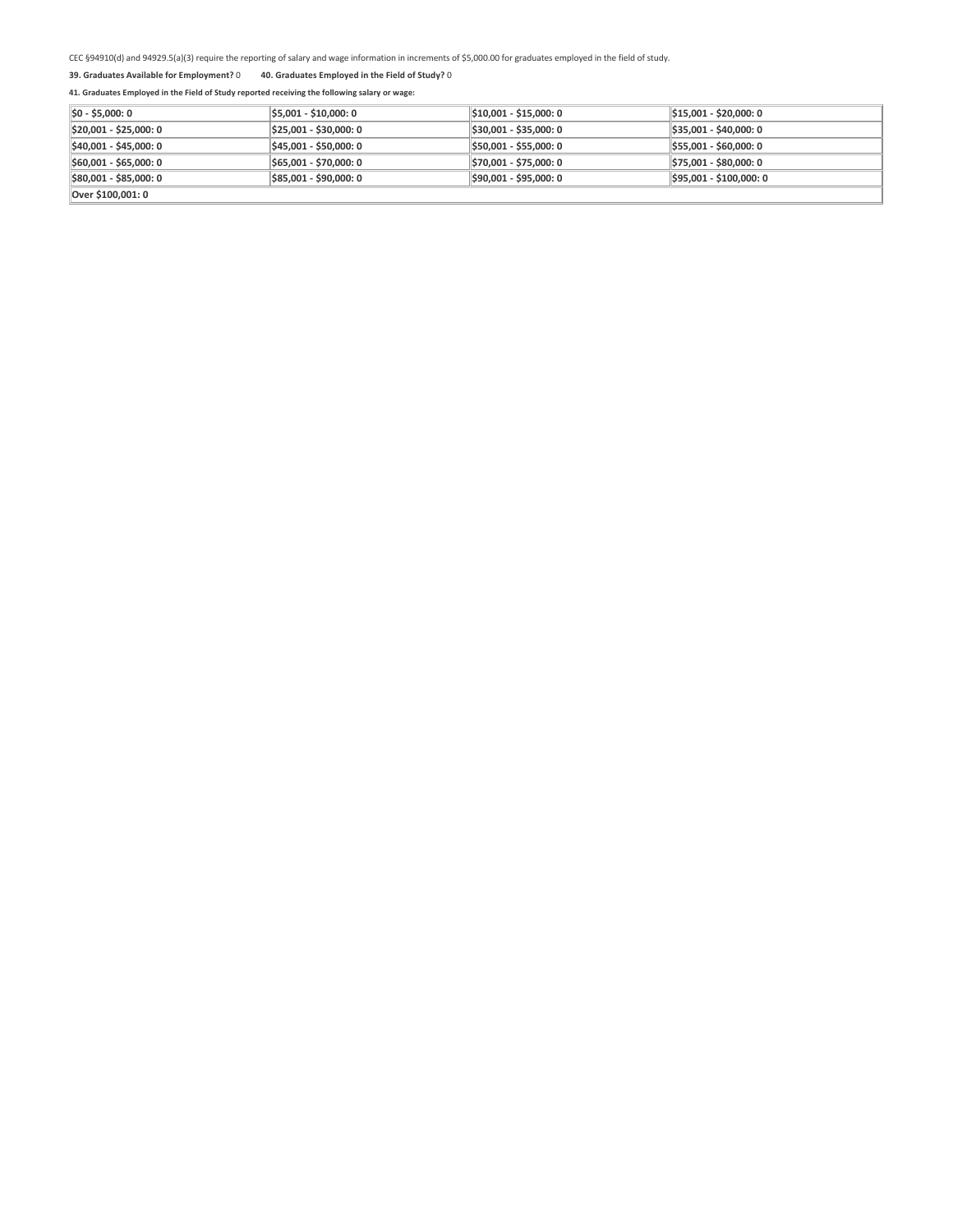

# 2017 Annual Report

# Program Information Confirmation Document

# Institution Code: 12720993

## Institution Name: California Victor University

# Program: Divinity

All approved institutions are required to post links to the most current Annual Report submission, conspicuously on the homepage of their website. This document must be a part of the required Annual Report document package. Once the Bureau for Private Postsecondary Education staff alert you that your **entire submission** is complete, gather all of the confirmation documents received during the 2017 Annual Report review process.

Compile and merge all of the confirmation documents into one PDF file, in the following order:

1. One (1) 2017 Annual Report Submission Cover Sheet (sent when the Institution Data workflow is complete.)

1. One (1) 2017 Annual Report Submission Cover Sheet (sent when the Institution Data workflow is complete.)<br>2. One (1) 2017 Annual Report Institution Data Confirmation Document (sent when the Institution Data workflow is c

Program Data submitted:

## **Program Data Tab:**

**1. Report Year:** 2017 **2. Institution Code:** <sup>12720993</sup>

**3. Institution Name:** California Victor University

**Program Name Tab:**

## **4. Program Name: Divinity**

**5. Degree/Program Level:** Master **5a. Degree/Program Level Other:**

**6. Degree/Program Title:** Other Master **6a. Degree/Program Title Other:** Master of Divinity

### **Financial and Graduation Tab:**

| 7. Number of Degrees or Diplomas Awarded? 0                                                              | 8. Total Charges for this<br>or rotal charges for this program? Financial and Graduation: 8. Total Charges for this Prog (no trite)<br>Program? Financial and Graduation: 8. Total Charges for this Prog (no trit of the program of this program. 0<br>.00 |                                          |
|----------------------------------------------------------------------------------------------------------|------------------------------------------------------------------------------------------------------------------------------------------------------------------------------------------------------------------------------------------------------------|------------------------------------------|
| 10. The percentage of graduates in 2017 who took out federal<br>student loans to pay for this program. 0 | 11. Number of Students Who Began the Program? 0                                                                                                                                                                                                            | 12. Students Available for Graduation? 0 |
| 13. On-time Graduates? 0                                                                                 | 14. Completion Rate? 0                                                                                                                                                                                                                                     | 15.150% Completion Rate? 0               |

**16. Is the above data taken from the Integrated Postsecondary Education Data System (IPEDS) of the United States Department of Education?** Yes

### **Placement Data Tab:**

CEC § 94929.5 requires institutions to report placement data for every program that is designed or advertised to lead to a particular career, or advertised or promoted with any claim regarding job placement.

| 17. Graduates Available for Employment? 0                                                                                                                       | 18 Graduates Employed in the Field? 0 | 19. Placement Rate? 0 |
|-----------------------------------------------------------------------------------------------------------------------------------------------------------------|---------------------------------------|-----------------------|
| 20. Graduates Employed in the field                                                                                                                             |                                       |                       |
| 20b. At least 30 hours per week? 0<br>20a. 20 to 29 hours per week? 0                                                                                           |                                       |                       |
| 21. Indicate the number of graduates employed                                                                                                                   |                                       |                       |
| $21a$ . In a single position in the field of study: 0<br>21b. Concurrent aggregated positions in the field of study: 0                                          |                                       |                       |
| 21d. By the institution or an employer owned by the institution, or an employer who shares ownership with the institution: 0<br>21c. Freelance/self-employed: 0 |                                       |                       |

**Exam Passage Rate Tab:**

5 CCR §74112(j) requires the institution to collect the exam passage data directly from its graduates if the exam passage data is not available from the licensing agency.

**22. Does this educational program lead to an occupation that requires State licensing?** No

**22a. Do graduates have the option or requirement for more than one type of State licensing exam? Option/Requirement #1:**

 **Option/Requirement #2: Option/Requirement #3: Option/Requirement #4:**

## **Exam Passage Rate - Year 1 Tab:**

**23. Name of the State licensing entity that licenses the field:** No

**24. Name of Exam?**

| <b>DE</b><br>s Taking State Exam?<br>$\cdot$ graduates $\tau$<br>Number of | . Number Who Passed the State Ex<br>: Exam? | umher Who<br><b>Failed the State</b><br>Exam? | кате |
|----------------------------------------------------------------------------|---------------------------------------------|-----------------------------------------------|------|
|----------------------------------------------------------------------------|---------------------------------------------|-----------------------------------------------|------|

**29. Is This Data from the State Licensing Agency that Administered the Exam? 29a. Name of Agency:**

**30. If the response to #29 is "No", provide a description of the process used for Attempting to Contact Students.**

**Exam Passage Rate - Year 2 Tab:**

**31. Name of the State licensing entity that licenses the field:**

**32. Name of Exam?**

| . Number of Graduates Taking State Exam? | . Number Who Passed the State Exam? | $\sim$ $\sim$<br>r Who Failed the State Exam? (<br>. Number | e Rate <sup>2</sup> |  |
|------------------------------------------|-------------------------------------|-------------------------------------------------------------|---------------------|--|
|------------------------------------------|-------------------------------------|-------------------------------------------------------------|---------------------|--|

**37. Is This Data from the State Licensing Agency that Administered the Exam? 37a. Name of Agency:**

**38. If the response to #37 is "No", provide a description of the process used for Attempting to Contact Students.**